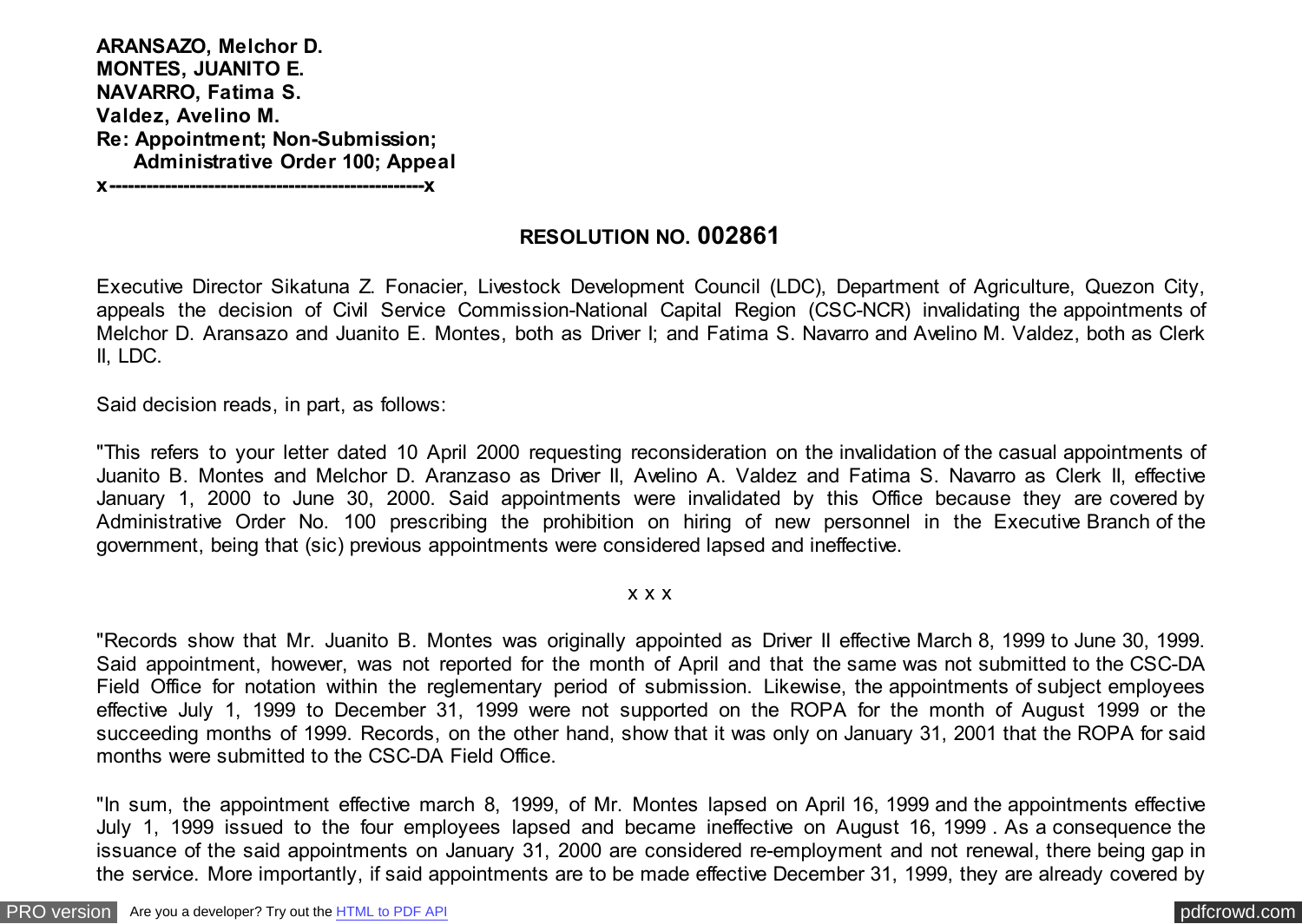the provisions of Administrative Order No. 100 as implemented by DBM National Budget Circular No. 17, dated December 17, 1999."

The material allegations of Executive Director Fonacier in his appeal are, as follows:

"The decision of the CSC-NCR Director to invalidate said appointments is hereby being appealed to the Commission on the following grounds and circumstances:

"1. The invalidated appointments belong to employees hired to provide indispensable and additional manpower for the Council to effectively carry out its plans, programs and activities as the Secretariat of the Agrikulturang Makamasa Livestock of the Department of Agriculture.

"2. It is admitted that the renewal of appointments of Mr. Montes for the period March - June 1999 and the four (4) employees for the period July-December 1999, were not submitted to the CSC Field Office for recording due to inadvertence of the Personnel Officer-Designate (attached as Annex 'A' is the written explanation of then newly designated Personnel Officer attesting to the non-submission of the renewal appointments for recording due to attendant transitional work adjustments and inadvertence). However, please note that the issuance of original and renewal appointments of said personnel were previously submitted to CSC Field Office for recording and were found to be in order during its personnel audit and inventory. Likewise, the subsequent renewal of appointments are in order as it substantially complied with the Accreditation Program under CSC Memorandum Circular No. 27, series of 1994, in relation with CSC Resolution No. 94- 4783 (herein attached as Annex 'B' - Accrediting the Livestock Development Council and authorizing it to take final action on its appointments), which seek to ensure the promotion of merit and fitness in the civil service and compliance with CSC rules and regulations of appointments issued by accredited agencies.

"3. Subject employees are not 'new entrants' in the Civil Service. They have been working for us for years and their contracts are regularly renewed by the Office. Attached as Annexes 'C1', 'C2', 'C3', 'C4', 'C5', and 'C6' are photocopies of their appointments, daily time records, payroll, performance evaluation forms, service records & CSC inventory of government personnel that would attest to their continuous employment with the Council.

"4. For the humanitarian reasons, the employment service of said employees (longest is 8 years) should not be terminated nor disrupted due to inadvertent non-submission of ROPA to the Field Office for recording considering that this is not their fault.

"5. The inadvertence made was the first on the part of the Council."

The records disclose that on March 9, 1999, Montes was issued an appointment as Driver I under casual status to be effective up to June 30, 1999. Said appointment, however, was not submitted to the Commission for monitoring and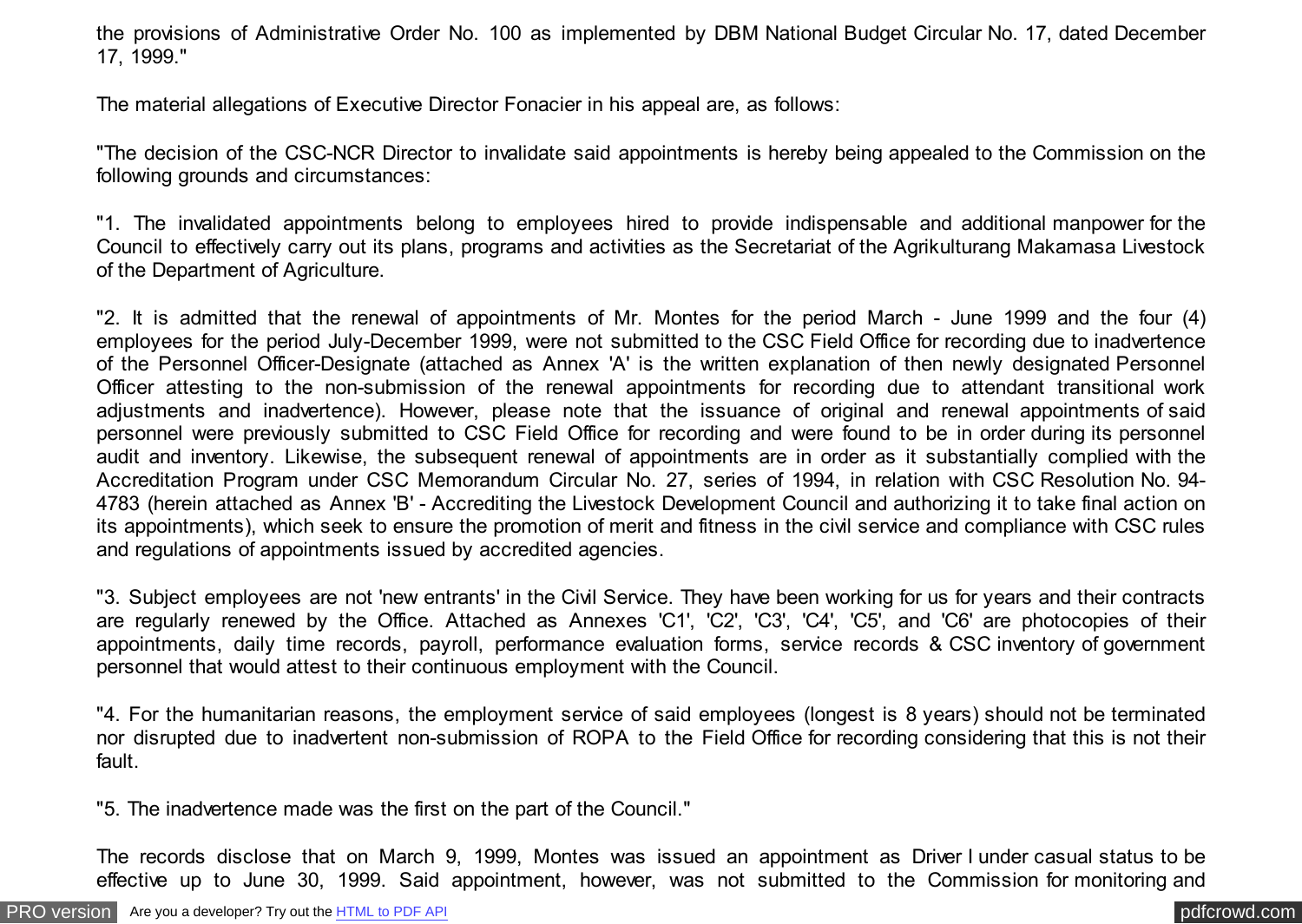recording. This notwithstanding, his appointment was renewed for the period for the period. This notwithstanding, his appointment was renewed for the period July 1, 1999 to December 31, 1999. Again, this appointment was not submitted to the Commission. After the supposed expiration of this appointment, Montes was issued another one for the period January 1, 2000 to June 30, 2000. This last appointment was submitted to the Civil Service Commission- Department of Agriculture (CSC-DA) Field Office (FO). Said appointment, however, was invalidated by the CSC-NCR upon the recommendation of the CSC-DA FO.

On the other hand, Aransazo, Navarro, and Valdez have been employed at the LDC since 1994, 1992, and 1996, respectively, all under casual status. Their appointments were renewed for the period covering July 1, 1999 to December 31, 1999. Said appointments, however, were never submitted to the CSC-DA FO. Nevertheless, they were again issued new appointments covering the period from January 1, 2000 to June 30, 2000. These last appointments were submitted to the CSC-DA FO but the CSC-NCR likewise invalidated the same also upon the recommendation of the former.

It is of record that the LDC is an accredited agency to act on appointments it issued. This notwithstanding, appointments of its personnel are subject to evaluation by the Commission through its Regional /Field Offices. And once it is established that the issuances of said appointments are in violation of the Civil Service Law and rules, the same are invalidated.

In the present case, all of the abovementioned appointments were invalidated by the CSC-NCR on the sole reason that their issuances were ostensibly in contravention of the provisions of Administrative Order 100, which suspended the hiring of new personnel. The CSC-NCR entertained the notion that Aransazo, Montes, Navarro, and Valdez are not existing employees such that they are covered by the prohibition mandated by AO 100. The LDC moved for the reconsideration of the invalidation of said appointments but the same was denied by the CSC-NCR.

Hence, the present appeal where central issue to be resolved is whether Aransazo, Montes, Navarro, and Valdez are, under the foregoing facts, considered existing employees of LDC.

Admittedly, the appointments issued immediately preceding the January 1, 2000 to June 30, 2000 of Aransazo, Montes, Navarro, and Valdez are defective. It is of record, however, that during the period of their defective appointments, they assumed and discharged the functions of the positions to which they were respectively appointed. This being the case, they are considered existing employees of LDC although in the concept of a de facto employees. This principle was expounded by the Commission in CSC Resolution No. 00-1979 dated August 31, 2000 ( Laguna, Jude Ray P. ), to wit:

"While it may be true that Laguna's two appointments are defective, there is no dispute that effective June 16, 1999 when he was initially issued an appointment as Agriculturist II under permanent status, he assumed office and discharged the functions of the position to which he was appointed. And on October 7, 1999, the date when the BAR received the decision invalidating his first appointment, Director Ponce, on that very same date, immediately reappointed Laguna to the same position but under temporary status. Although this latter appointment was again invalidated, Laguna, nonetheless, was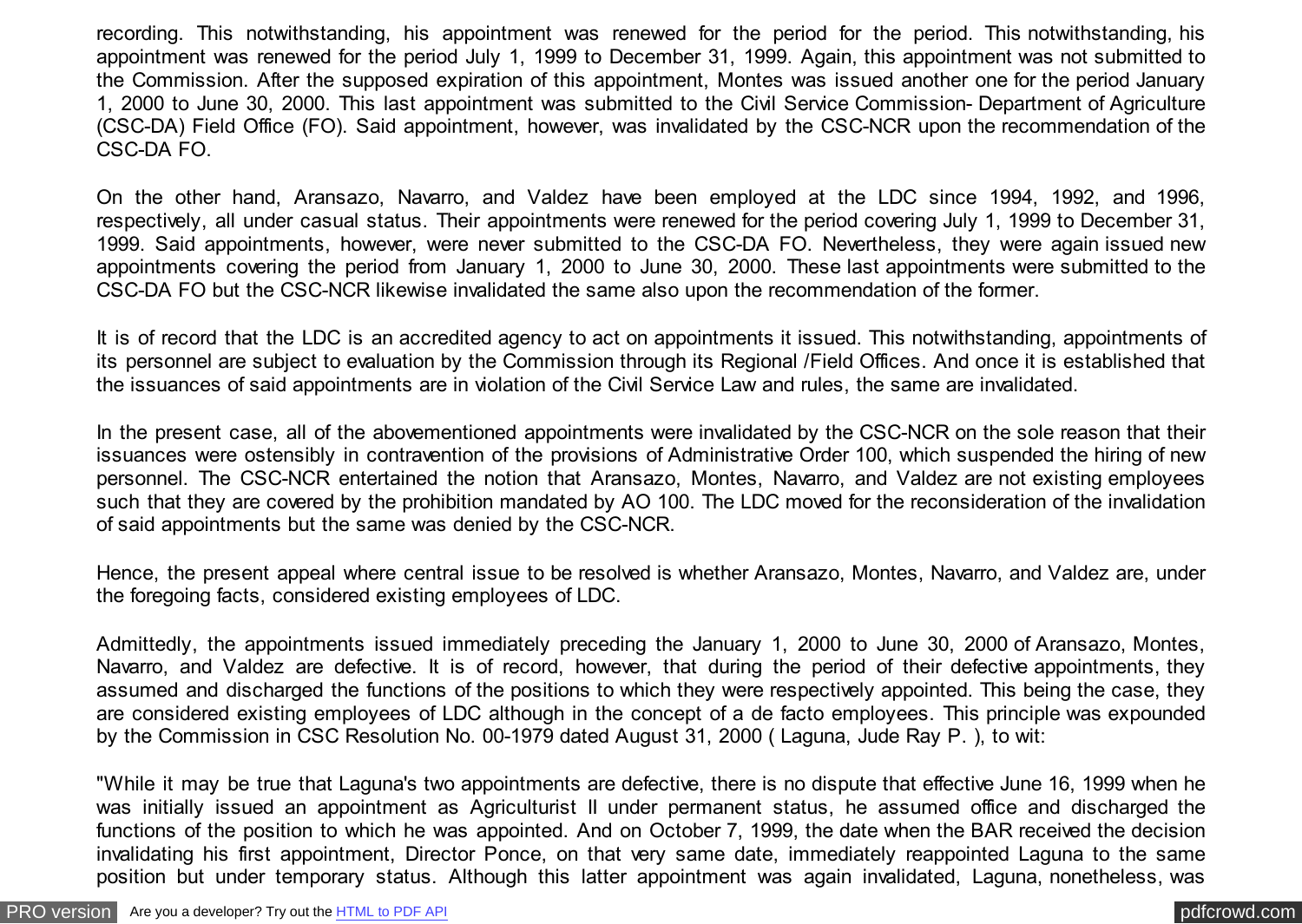allowed to remain in office and continue discharging the functions thereof.

"With the foregoing facts duly established by the records, it becomes indubitable that Laguna is considered an existing employee of the BAR, albeit de facto, prior to January 1, 2000, the date of effectivity of Administrative Order 100. This is so because a de facto officer or employee is one who exercises and discharges the duties and functions of his office under color of a valid appointment or election thereto. He differs from that of a mere usurper since the latter undertakes to act officially without any color of a right. On the other hand, he differs from a de jure officer or employee since the latter is in all respects legally appointed or elected and qualified and whose term of office has not expired."

Thus, being existing employees of LDC, Aransazo, Montes, Navarro, and Valdez maybe reappointed without violating AO 100 and its implementing guidelines. This is explicit in paragraph 4.7 of National Budget Circular No. 466 dated December 17, 1999, which provides that:

"4.7 Other Personnel Actions/Movements. Other personnel actions/movements, i.e., reappointment, reinstatement, renewal, change of status (from temporary to permanent), demotion, upgrading/ reclassification, adjustments (change of item number only, salary adjustment, step -increment, and reinstatement to same position), reassignment, detail, secondment, or job rotation, as defined under Section 4, Rule III of CSC MC No. 40, s. 1998, as amended by MC 15, s. 1999, are not covered by restrictions provided under AO 100." (emphasis supplied)

Corollarily, Section 4 (f), Rule III of CSC Memorandum Circular No. 40, s. 1998, as amended, defines reappointment as follows:

"f. Reappointment. - is the re-issuance of an appointment during reorganization, devolution, salary standardization, renationalization or similar events or subsequent appointment of substitute teachers. Reappointment presupposes no gap in the service."

From the foregoing disquisition, it is evident that Aransazo, et al. are not covered by the prohibition provided for in AO 100 and its implementing rules such that they may be issued another appointments.

WHEREFORE, the Commission hereby rules that Melchor D. Aransazo, Juanito E. Montes, Fatima S. Navarro, and Avelino M. Valdez are not covered by the prohibition provided for in AO 100 and its implementing rules.

Quezon City, DEC. 29, 2000

### (SGD.) **J. WALDEMAR V. VALMORES**

### **Commissioner**